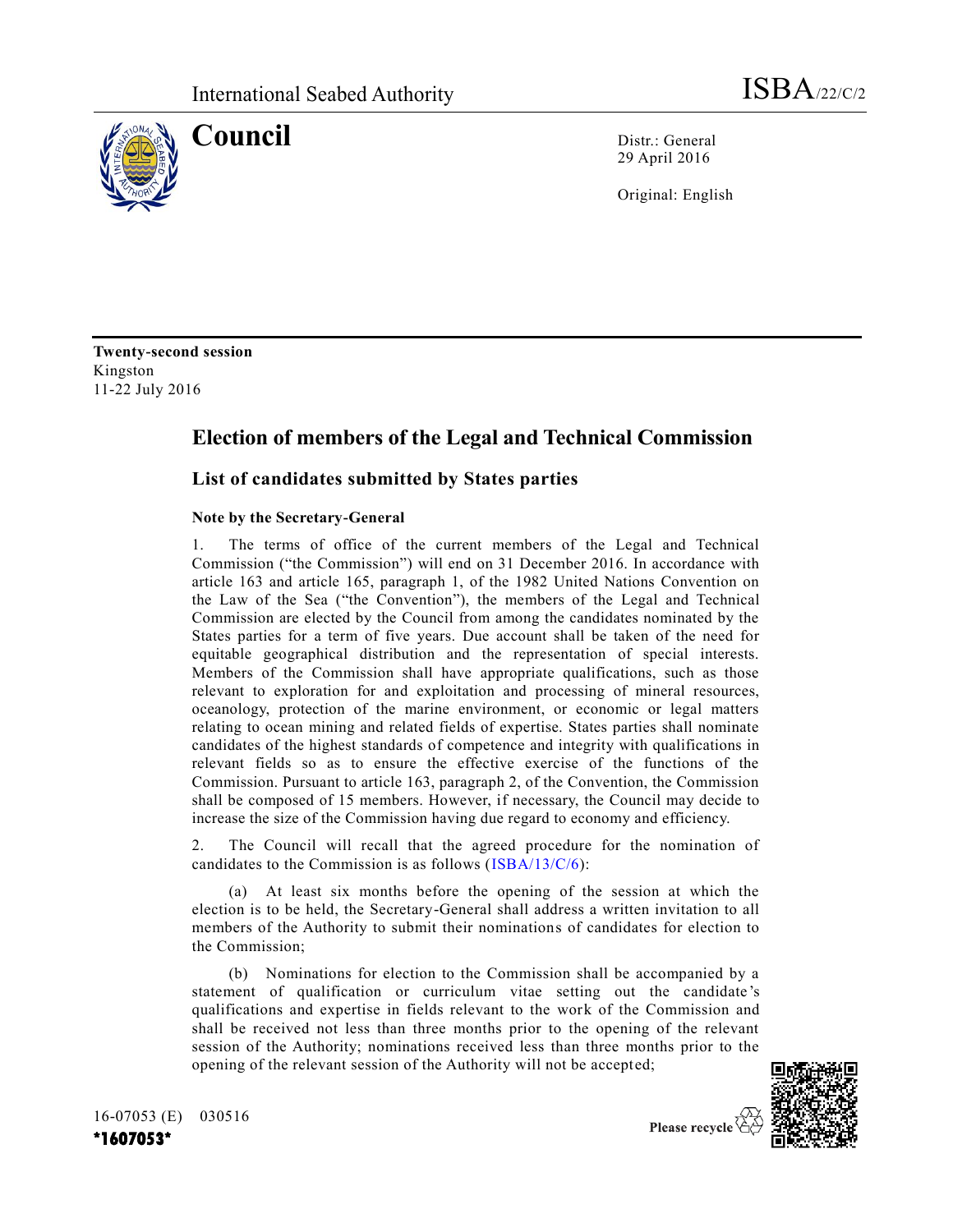(c) The Secretary-General shall prepare a list in alphabetical order of the persons nominated for election to the Commission in accordance with paragraph (a) above, indicating the nominating member of the Authority, and containing an annex with the statements of qualification or curricula vitae submitted in accordance with paragraph (b) above; the list shall be circulated to all members of the Authority not less than two months prior to the opening of the session at which the election is to be held.

3. The first election for the Commission was held in August 1996. After failing to reach agreement on the balance of regional representation on the Commission, the Council took advantage of the flexibility provided in article 163, paragraph 2, of the Convention and decided to increase the number of seats on the Commission from 15 to 22, without prejudice to future elections. The same procedure was repeated for the elections in 2001, 2006 and 2011. On each occasion, the Council decided to approve all the candidacies submitted, increasing the number of seats on the Commission from 15 to 24 in 2001 and to 25 in 2006 and 2011, without prejudice to future elections and the claims of the regional groups and interest groups.

4. During the twenty-first session, in July 2015, the Council discussed the procedures for the election in 2016 of the members of the Commission. Many delegations raised concerns about the absence of some members from meetings of the Commission. A few delegations stated that, given the drafting of the exploitations regulations, the Commission required more expertise in the economics of mining projects, marine technology and environmental protection. One delegation recommended that candidates for the 2016 election be independent, have no conflict of interest, possess technical expertise and be fully committed to participating in all meetings of the Commission, and also recommended that such guidelines for candidate selection be included in the letter from the Secretary - General to member States inviting the nomination of candidates. The Council emphasized that the procedures adopted by the Council in 2007 [\(ISBA/13/C/6\)](http://undocs.org/ISBA/13/C/6) must be strictly adhered to for the election of members to the Commission in 2016. The Council also reiterated the importance of the continued participation of members in all sessions of the Commission.

5. In accordance with the agreed procedures, on 8 January 2016, the Secretary-General of the Authority invited the members of the Authority to submit, at their earliest convenience but no later than 11 April 2016, nominations of candidates for election to the Commission.

6. As at 11 April 2016, a total of 30 nominations had been submitted by members of the Authority. The names of the persons nominated, together with details of their nominating member States, are set out in the table below.

| Name and nationality                 | Nominated by |  |
|--------------------------------------|--------------|--|
| Achapa, Dorca Auma (Kenya)           | Kenya        |  |
| Alcock, Mark B. (Australia)          | Australia    |  |
| Ascencio-Herrera, Alfonso (Mexico)   | Mexico       |  |
| Aurelio, Mario Juan A. (Philippines) | Philippines  |  |